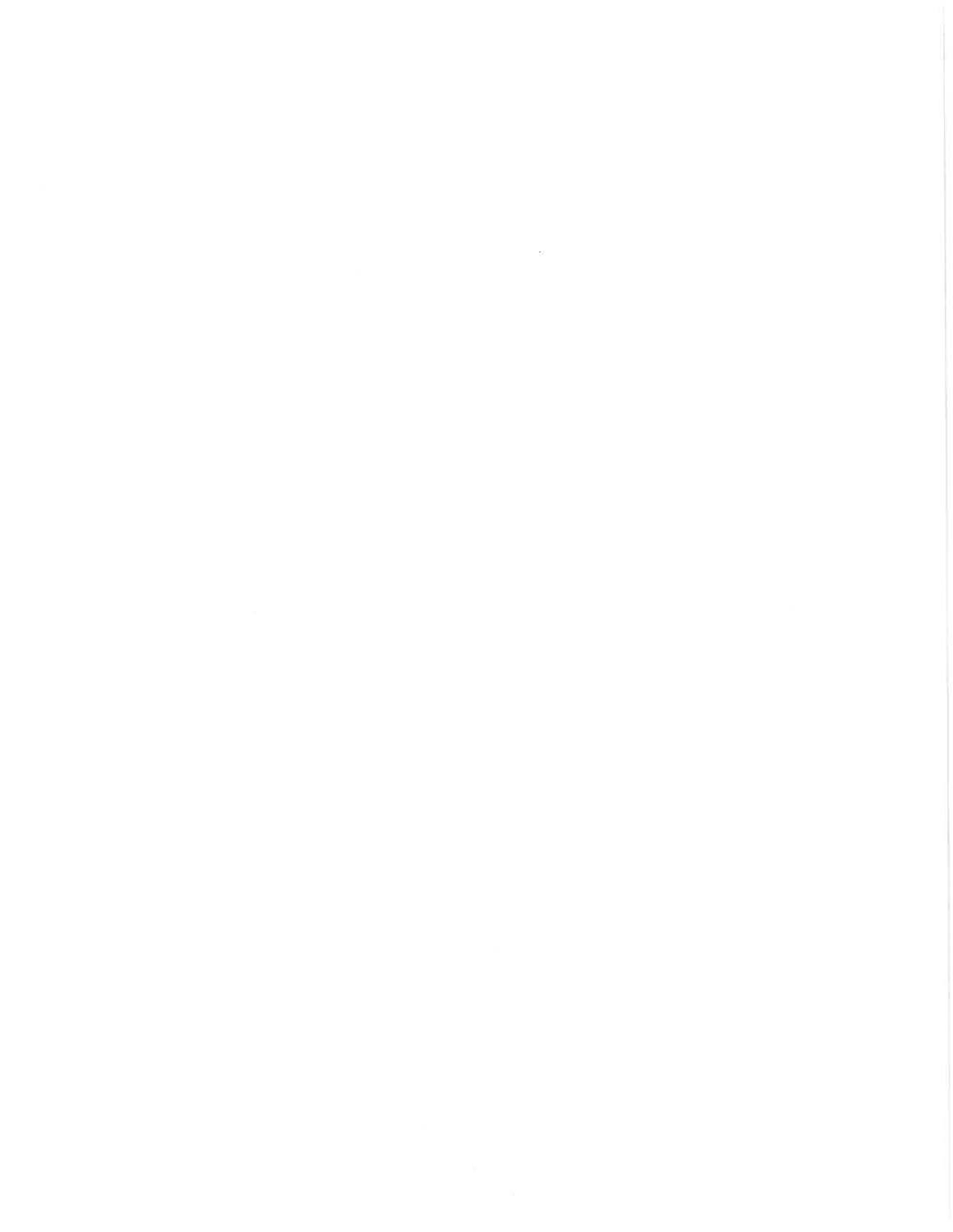## STUDENT REGISTRATION



This personal information is being collected under the authority of The Public Schools Act and will be used for educational purposes. It is protected by the Protection of Privacy provisions of The Freedom of Information and Protection of Privacy Act. If you have any questions about the collection, contact the superintendent of River East Transcona School Division, 589 Roch St., Winnipeg, Man., R2K 2P7, Tel: 204. 667. 7130.

| <b>STUDENT INFORMATION</b>                    |                                                                                                                                                                                                                                                                                                                                                                                                                                                                                                                          |                                                     |                                                  |
|-----------------------------------------------|--------------------------------------------------------------------------------------------------------------------------------------------------------------------------------------------------------------------------------------------------------------------------------------------------------------------------------------------------------------------------------------------------------------------------------------------------------------------------------------------------------------------------|-----------------------------------------------------|--------------------------------------------------|
| <b>PLEASE PRINT</b>                           |                                                                                                                                                                                                                                                                                                                                                                                                                                                                                                                          |                                                     | School year: 20/_____ 20____                     |
|                                               |                                                                                                                                                                                                                                                                                                                                                                                                                                                                                                                          |                                                     | Applying for Grade                               |
| Usual LAST name: _______________________      | Usual FIRST name: _____________________                                                                                                                                                                                                                                                                                                                                                                                                                                                                                  |                                                     | Usual MIDDLE name: ________________              |
|                                               | Legal LAST name: ___________________________________Legal FIRST name: _____________________________                                                                                                                                                                                                                                                                                                                                                                                                                      |                                                     | Legal MIDDLE name: _________________             |
| Legal gender: $\square$ Male $\square$ Female |                                                                                                                                                                                                                                                                                                                                                                                                                                                                                                                          |                                                     |                                                  |
|                                               | Preferred gender (if applicable): $\Box$ Trans male $\Box$ Trans female $\Box$ Two-Spirit $\Box$ Gender non-conforming                                                                                                                                                                                                                                                                                                                                                                                                   |                                                     |                                                  |
|                                               |                                                                                                                                                                                                                                                                                                                                                                                                                                                                                                                          |                                                     |                                                  |
|                                               |                                                                                                                                                                                                                                                                                                                                                                                                                                                                                                                          |                                                     |                                                  |
|                                               |                                                                                                                                                                                                                                                                                                                                                                                                                                                                                                                          |                                                     |                                                  |
|                                               | Box #/Group #/RR #: Student home #: Student home #: Student cell #:                                                                                                                                                                                                                                                                                                                                                                                                                                                      |                                                     |                                                  |
| <b>Student Manitoba Medical:</b>              |                                                                                                                                                                                                                                                                                                                                                                                                                                                                                                                          |                                                     | Student family # (6-digit) $\boxed{\phantom{a}}$ |
|                                               | Are you a resident of River East Transcona School Division? $\Box$ Yes $\Box$ No (If no, complete and attach a Schools of Choice application)                                                                                                                                                                                                                                                                                                                                                                            |                                                     |                                                  |
|                                               |                                                                                                                                                                                                                                                                                                                                                                                                                                                                                                                          |                                                     |                                                  |
|                                               |                                                                                                                                                                                                                                                                                                                                                                                                                                                                                                                          |                                                     |                                                  |
|                                               | If not a Canadian citizen, please identify the CIC (Citizen and Immigration Canada) authority:<br>$\square$ A) Permanent resident $\square$ B) Refugee claimant $\square$ C) Work permit $\square$ D) Study permit $\square$ E) Other $\square$                                                                                                                                                                                                                                                                          |                                                     |                                                  |
|                                               |                                                                                                                                                                                                                                                                                                                                                                                                                                                                                                                          | <b>OFFICE:</b> A-C are provincially funded students |                                                  |
|                                               |                                                                                                                                                                                                                                                                                                                                                                                                                                                                                                                          |                                                     |                                                  |
| <b>CONTACT INFORMATION</b>                    |                                                                                                                                                                                                                                                                                                                                                                                                                                                                                                                          |                                                     |                                                  |
|                                               | Custody: Are there any legal restrictions to this student? $\Box$ Yes $\Box$ No (If yes, a copy of legal documents must be on file at the school)                                                                                                                                                                                                                                                                                                                                                                        |                                                     |                                                  |
| List in order of priority to call:            |                                                                                                                                                                                                                                                                                                                                                                                                                                                                                                                          |                                                     |                                                  |
| 1st/Primary contact                           |                                                                                                                                                                                                                                                                                                                                                                                                                                                                                                                          |                                                     |                                                  |
| LAST name: $\sqrt{2\pi}$                      | FIRST name: ___________________________________ □ Mr. □ Mrs. □ Ms. Relationship: ___________                                                                                                                                                                                                                                                                                                                                                                                                                             |                                                     |                                                  |
| Address: $\square$ Same as above              |                                                                                                                                                                                                                                                                                                                                                                                                                                                                                                                          |                                                     | Postal code:                                     |
|                                               |                                                                                                                                                                                                                                                                                                                                                                                                                                                                                                                          |                                                     |                                                  |
| Home phone: _____________________             | $\text{Unlisted?} \ \Box \ \text{Yes} \quad \Box \ \text{No} \qquad \text{Cell:} \ \begin{tabular}{c} \textbf{\texttt{}} \\ \textbf{\texttt{}} \end{tabular} \quad \begin{tabular}{c} \textbf{\texttt{}} \\ \textbf{\texttt{}} \end{tabular} \quad \begin{tabular}{c} \textbf{\texttt{}} \\ \textbf{\texttt{}} \end{tabular} \quad \begin{tabular}{c} \textbf{\texttt{}} \\ \textbf{\texttt{}} \end{tabular} \quad \begin{tabular}{c} \textbf{\texttt{}} \\ \textbf{\texttt{}} \end{tabular} \quad \begin{tabular}{c} \$ |                                                     |                                                  |
| Legal guardian? $\square$ Yes $\square$ No    | Can pick up student? $\square$ Yes $\square$ No Has custody of student? $\square$ Yes $\square$ No                                                                                                                                                                                                                                                                                                                                                                                                                       |                                                     |                                                  |
| Page 1 of 5   SR 11/2021                      |                                                                                                                                                                                                                                                                                                                                                                                                                                                                                                                          |                                                     |                                                  |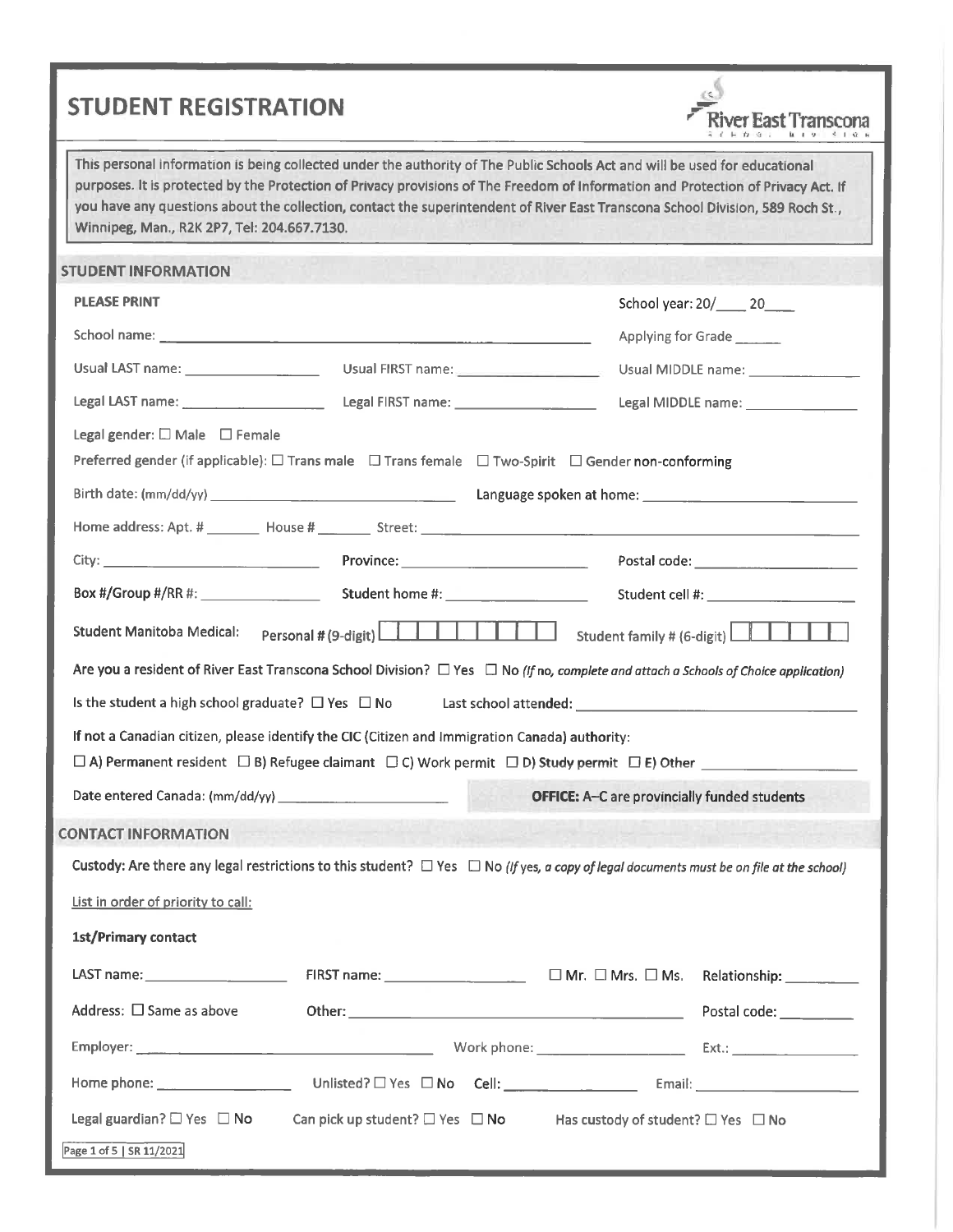| <b>STUDENT REGISTRATION</b>                                                                                                                                                                                                    |                                                                                               | ver East Transcona        |
|--------------------------------------------------------------------------------------------------------------------------------------------------------------------------------------------------------------------------------|-----------------------------------------------------------------------------------------------|---------------------------|
|                                                                                                                                                                                                                                |                                                                                               |                           |
| Send additional report card? $\Box$ Yes $\Box$ No                                                                                                                                                                              | This contact is restricted? $\Box$ Yes $\Box$ No                                              |                           |
|                                                                                                                                                                                                                                |                                                                                               |                           |
|                                                                                                                                                                                                                                | Upon registration, Parent Portal login information will be provided by the school.            |                           |
| 2nd contact                                                                                                                                                                                                                    |                                                                                               |                           |
| LAST name: __________________________                                                                                                                                                                                          |                                                                                               | Relationship: ___________ |
| Address: $\square$ Same as above                                                                                                                                                                                               |                                                                                               |                           |
|                                                                                                                                                                                                                                |                                                                                               |                           |
|                                                                                                                                                                                                                                |                                                                                               |                           |
| Legal guardian $\square$ Yes $\square$ No                                                                                                                                                                                      | Can pick up student $\Box$ Yes $\Box$ No Has custody of student $\Box$ Yes $\Box$ No          |                           |
| Send additional report card $\square$ Yes $\square$ No                                                                                                                                                                         | This contact is restricted $\square$ Yes $\square$ No                                         |                           |
|                                                                                                                                                                                                                                |                                                                                               |                           |
| 3rd contact                                                                                                                                                                                                                    |                                                                                               |                           |
|                                                                                                                                                                                                                                |                                                                                               | Relationship: __________  |
| Address: □ Same as above                                                                                                                                                                                                       |                                                                                               | Postal code: __________   |
|                                                                                                                                                                                                                                |                                                                                               |                           |
|                                                                                                                                                                                                                                |                                                                                               |                           |
| Legal guardian $\Box$ Yes $\Box$ No                                                                                                                                                                                            | Has custody of student $\square$ Yes $\square$ No<br>Can pick up student $\Box$ Yes $\Box$ No |                           |
| Send additional report card □ Yes □ No                                                                                                                                                                                         | This contact is restricted $\square$ Yes $\square$ No                                         |                           |
|                                                                                                                                                                                                                                |                                                                                               |                           |
| Daycare or other contact                                                                                                                                                                                                       |                                                                                               |                           |
| LAST name: Name and the state of the state of the state of the state of the state of the state of the state of the state of the state of the state of the state of the state of the state of the state of the state of the sta |                                                                                               |                           |
| Address: □ Same as above                                                                                                                                                                                                       |                                                                                               | Postal code: ___________  |
|                                                                                                                                                                                                                                |                                                                                               |                           |
| Home phone: _____________________                                                                                                                                                                                              |                                                                                               |                           |
| Legal guardian? $\square$ Yes $\square$ No                                                                                                                                                                                     | Has custody of student? $\Box$ Yes $\Box$ No<br>Can pick up student? $\Box$ Yes $\Box$ No     |                           |
| This contact is restricted? $\Box$ Yes $\Box$ No                                                                                                                                                                               |                                                                                               |                           |
| Page 2 of 5   SR 11/2021                                                                                                                                                                                                       |                                                                                               |                           |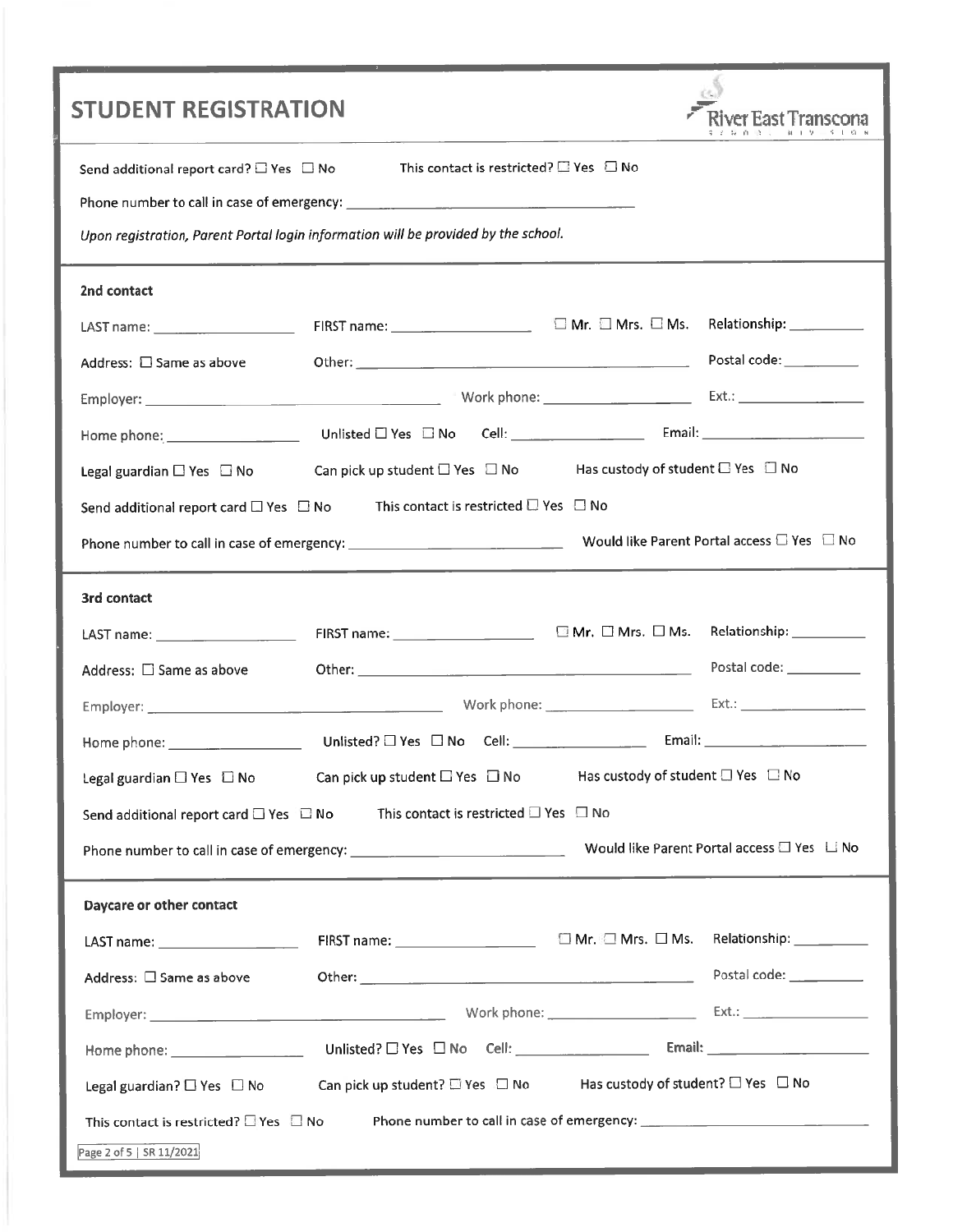| <b>STUDENT REGISTRATION</b>                                                                                                                                                                                                                                                                                                                                                                                                                                                                                                                       |                                                                                                     |                                                     |  |  |
|---------------------------------------------------------------------------------------------------------------------------------------------------------------------------------------------------------------------------------------------------------------------------------------------------------------------------------------------------------------------------------------------------------------------------------------------------------------------------------------------------------------------------------------------------|-----------------------------------------------------------------------------------------------------|-----------------------------------------------------|--|--|
| <b>STUDENT TECHNOLOGY ACCESS AT HOME</b>                                                                                                                                                                                                                                                                                                                                                                                                                                                                                                          |                                                                                                     |                                                     |  |  |
| Does the student have wireless Internet access at home?                                                                                                                                                                                                                                                                                                                                                                                                                                                                                           | $\Box$ Yes $\Box$ No                                                                                |                                                     |  |  |
| Select the device type(s) the student has access to at home.                                                                                                                                                                                                                                                                                                                                                                                                                                                                                      | $\Box$ Chromebook<br>$\Box$ Laptop<br>□ Mobile phone (student-owned)<br>Mobile phone (parent-owned) | $\Box$ Desktop<br>$\Box$ Tablet<br>$\Box$ No device |  |  |
| Would the device(s) be brought to school?                                                                                                                                                                                                                                                                                                                                                                                                                                                                                                         | $\Box$ Yes $\Box$ No                                                                                |                                                     |  |  |
| <b>SIBLINGS</b>                                                                                                                                                                                                                                                                                                                                                                                                                                                                                                                                   |                                                                                                     |                                                     |  |  |
| Please list the full legal names of all siblings of the student who are attending any RETSD schools-only those for whom the<br>parent(s)/guardian(s) listed on page 1/2 are legal guardian(s).                                                                                                                                                                                                                                                                                                                                                    |                                                                                                     |                                                     |  |  |
| <b>SIGNATURES</b>                                                                                                                                                                                                                                                                                                                                                                                                                                                                                                                                 |                                                                                                     |                                                     |  |  |
| The following signatures verify that the above information is true and accurate. Upon transfer/withdrawal of the student, the<br>pupil file will be forwarded to the next school of attendance.<br>$\Box$ I consent to receive, via email, information in the form of newsletters, school updates and announcements regarding division<br>and school activities, including fundraising and promotions. (If at any time you wish to be removed from our email list, please<br>contact the school office.)                                          |                                                                                                     |                                                     |  |  |
|                                                                                                                                                                                                                                                                                                                                                                                                                                                                                                                                                   |                                                                                                     |                                                     |  |  |
| Date:<br><u> 1989 - Johann Stein, mars an deus an deus Amerikaansk kommunister (</u>                                                                                                                                                                                                                                                                                                                                                                                                                                                              |                                                                                                     |                                                     |  |  |
| <b>INDIGENOUS IDENTITY DECLARATION</b>                                                                                                                                                                                                                                                                                                                                                                                                                                                                                                            |                                                                                                     |                                                     |  |  |
| Indigenous Identity Declaration helps to support the efforts of Manitoba Education and Training and school divisions to plan and<br>improve programs in a way that is responsive to Indigenous learners. Providing this personal information is voluntary and<br>optional. It is being collected in compliance with section 36(1)(b) of the Freedom of Information and Protection of Privacy Act<br>(FIPPA) as it is necessary for and relates directly to the activity of Manitoba and school divisions to plan, deliver and improve<br>programs |                                                                                                     |                                                     |  |  |
|                                                                                                                                                                                                                                                                                                                                                                                                                                                                                                                                                   |                                                                                                     |                                                     |  |  |
| $\Box$ Am submitting my child's Indigenous Identity Declaration for the first time                                                                                                                                                                                                                                                                                                                                                                                                                                                                |                                                                                                     |                                                     |  |  |
| $\Box$ Am making changes to my child's Indigenous Identity Declaration                                                                                                                                                                                                                                                                                                                                                                                                                                                                            |                                                                                                     |                                                     |  |  |
| $\Box$ Already submitted my child's Indigenous Identity Declaration and have no further changes to make at this time                                                                                                                                                                                                                                                                                                                                                                                                                              |                                                                                                     |                                                     |  |  |
| Is your child an Indigenous person, that is, First Nation (North American Indian), Métis or Inuk (Inuit)? If "Yes," check the box(es)<br>that best describe(s) your child now (note: First Nations (North American Indian) include Status and Non-Status Indians):                                                                                                                                                                                                                                                                                |                                                                                                     |                                                     |  |  |
| Page 3 of 5   SR 11/2021                                                                                                                                                                                                                                                                                                                                                                                                                                                                                                                          |                                                                                                     |                                                     |  |  |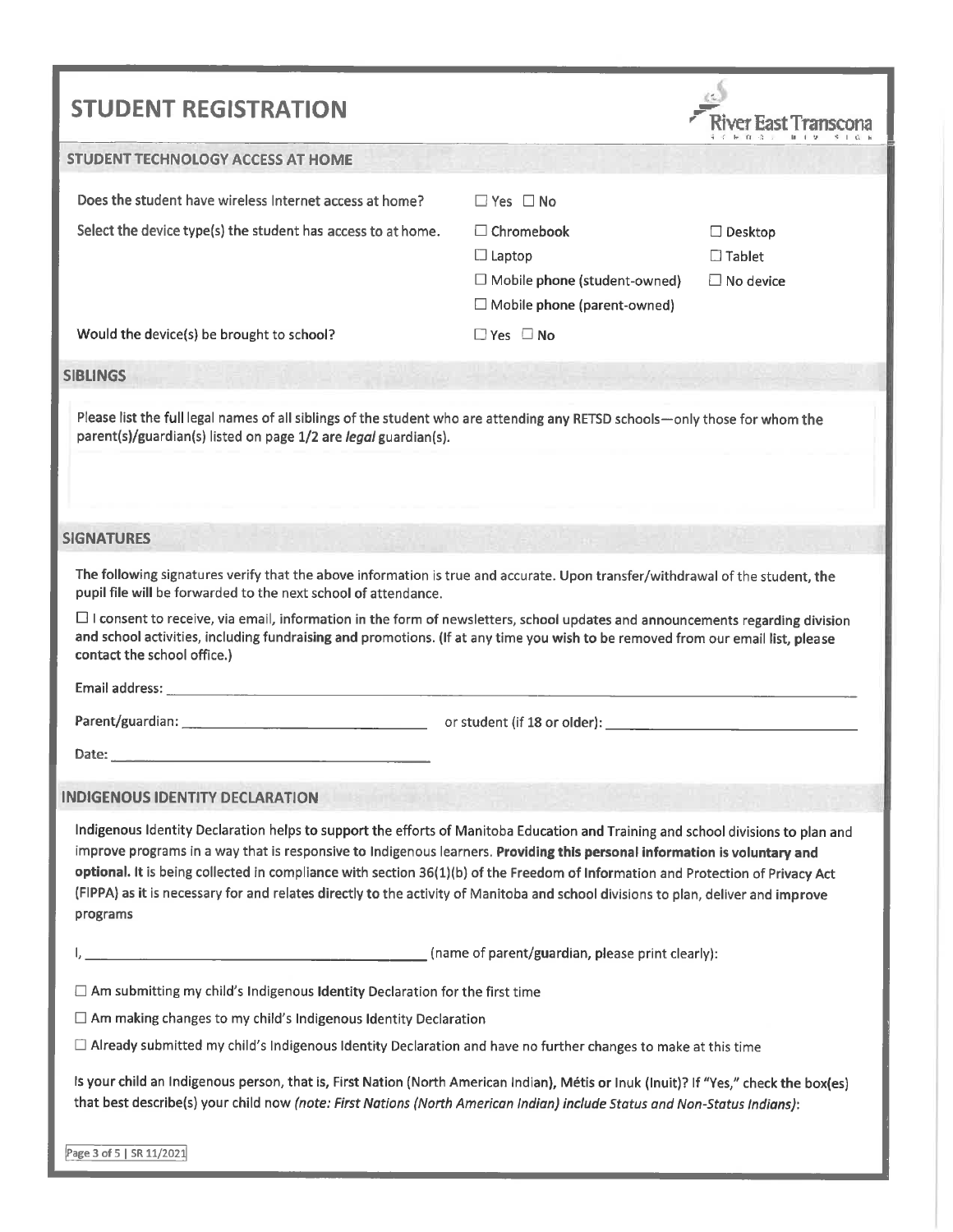| <b>STUDENT REGISTRATION</b>                                                                                 |                            |                  |
|-------------------------------------------------------------------------------------------------------------|----------------------------|------------------|
| Yes, First Nation (North American Indian)<br>□ Yes, Métis<br>Yes, Inuk (Inuit)                              |                            |                  |
| Which best describes your child's Indigenous cultural-linguistic identity? Please select up to two choices: |                            |                  |
| Anishinaabe (Ojibway/Saulteaux)                                                                             |                            | □ Oji-Cree       |
| $\Box$ Ininiw                                                                                               |                            | $\Box$ Michif    |
| Dene (Sayisi)<br>Dakota                                                                                     |                            | $\Box$ Inuktitut |
| <b>MEDICAL QUESTIONNAIRE</b>                                                                                |                            |                  |
| Please complete the following (specify yes if physician-diagnosed)                                          |                            |                  |
|                                                                                                             | $\Box$ Yes $\Box$ No       |                  |
| 1. Anaphylaxis<br>2. Anaphylaxis-has EpiPen prescribed                                                      | $\Box$ Yes $\Box$ No       |                  |
| 3. Asthma                                                                                                   | $\Box$ Yes $\Box$ No       |                  |
| 4. Asthma-has inhaler prescribed                                                                            | $\Box$ Yes $\Box$ No       |                  |
| 5. Bleeding (i.e. hemophilia, Von Willebrand<br>disease)                                                    | $\Box$ Yes $\Box$ No       |                  |
| 6. Cardiac condition                                                                                        | $\Box$ Yes $\Box$ No       |                  |
| 7. Catheterization                                                                                          | $\Box$ Yes $\Box$ No       |                  |
| 8. Central line                                                                                             | $\Box$ Yes $\Box$ No       |                  |
| 9. Diabetes                                                                                                 | $\Box$ Yes $\Box$ No       |                  |
| 10. Gastrostomy                                                                                             | $\Box$ Yes $\Box$ No       |                  |
| 11. Intermittent catheterization                                                                            | $\Box$ Yes $\Box$ No       |                  |
| 12. Medication                                                                                              | $\Box$ Yes $\Box$ No       |                  |
| 13. Nasogastric tube                                                                                        | $\Box$ Yes $\Box$ No       |                  |
| 14. Osteogenesis imperfecta                                                                                 | $\Box$ Yes $\Box$ No       |                  |
| 15. Ostomy                                                                                                  | $\Box$ Yes $\Box$ No       |                  |
| 16. Oxygen                                                                                                  | $\square$ Yes $\square$ No |                  |
| 17. Seizure disorder                                                                                        | $\square$ Yes $\square$ No |                  |
| 18. Steroid dependence                                                                                      | $\square$ Yes $\square$ No |                  |
| 19. Suctioning (A)-tracheal suctioning                                                                      | $\Box$ Yes $\Box$ No       |                  |
| 20. Suctioning (B)-oral/nasal suctioning                                                                    | $\square$ Yes $\square$ No |                  |
| Page 4 of 5   SR 11/2021                                                                                    |                            |                  |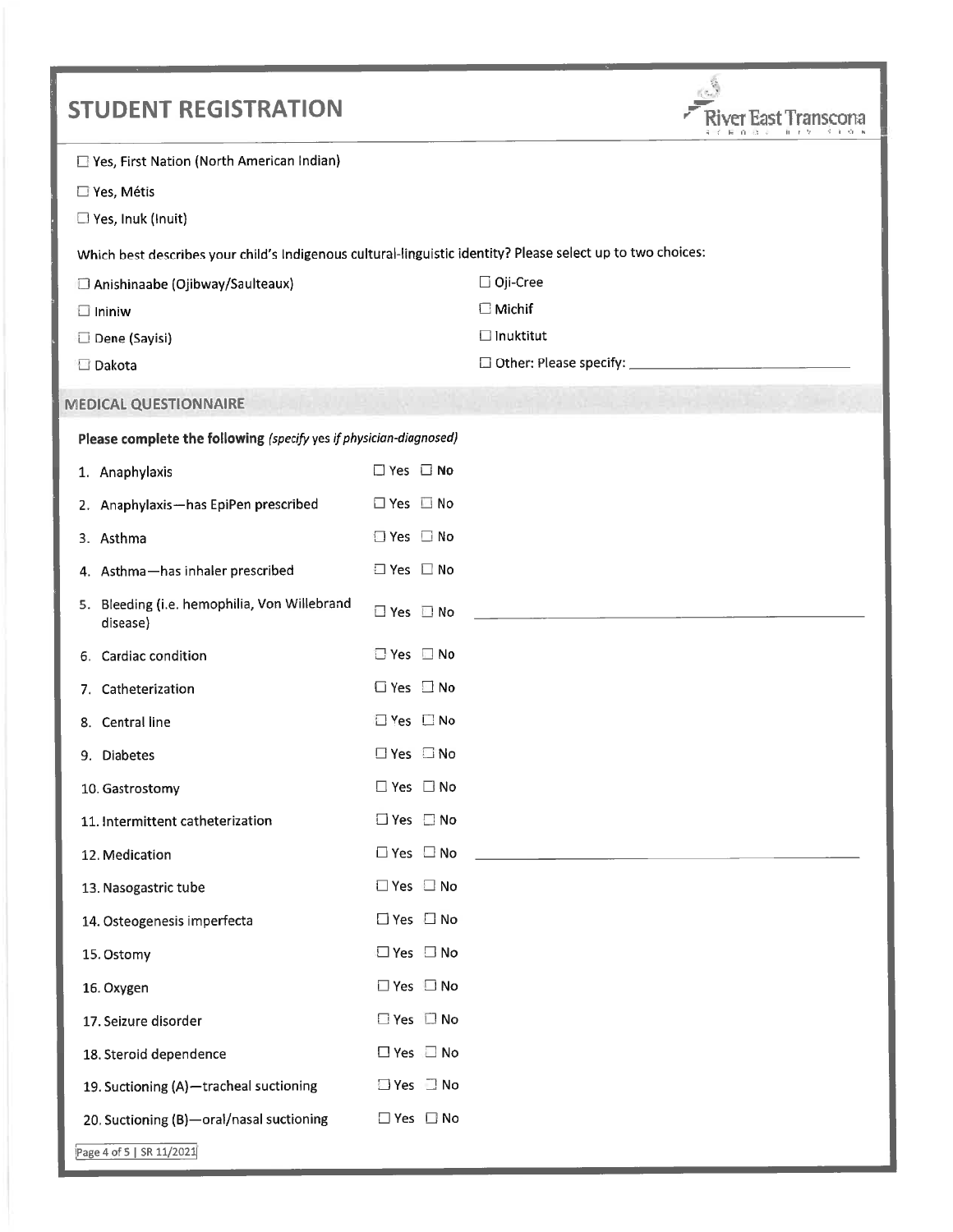| <b>STUDENT REGISTRATION</b>                                  |                             |                                                                                                |                                                                                                                                                                                                                                                                                                                                                          |
|--------------------------------------------------------------|-----------------------------|------------------------------------------------------------------------------------------------|----------------------------------------------------------------------------------------------------------------------------------------------------------------------------------------------------------------------------------------------------------------------------------------------------------------------------------------------------------|
|                                                              |                             |                                                                                                |                                                                                                                                                                                                                                                                                                                                                          |
| 21. Tracheostomy                                             |                             | $\Box$ Yes $\Box$ No                                                                           |                                                                                                                                                                                                                                                                                                                                                          |
| 22. Ventilator                                               |                             | $\Box$ Yes $\Box$ No                                                                           |                                                                                                                                                                                                                                                                                                                                                          |
| 23. Other intervention/condition/diagnosis<br>(not listed) * |                             | $\Box$ Yes $\Box$ No                                                                           |                                                                                                                                                                                                                                                                                                                                                          |
|                                                              |                             | *Other health condition(s) must be physician-diagnosed with supporting documentation provided. |                                                                                                                                                                                                                                                                                                                                                          |
| Act. Questions should be directed to the school principal.   |                             |                                                                                                | This medical information is being collected so that appropriate health-care plans and programming may be developed. This<br>information will only be shared with appropriate individuals. This information is protected by The Personal Health Information                                                                                               |
| <b>SUPPORT SERVICES</b>                                      |                             |                                                                                                |                                                                                                                                                                                                                                                                                                                                                          |
|                                                              |                             | Please indicate if the student has utilized any of the following services                      | <b>OFFICE: If any items have been checked</b><br>off, forward to the school principal                                                                                                                                                                                                                                                                    |
| $\square$ Resource                                           | $\Box$ School counsellor    |                                                                                                |                                                                                                                                                                                                                                                                                                                                                          |
| $\Box$ Reading                                               | $\Box$ Psychology           |                                                                                                |                                                                                                                                                                                                                                                                                                                                                          |
| $\Box$ Psychiatry                                            | $\Box$ Speech & language    |                                                                                                |                                                                                                                                                                                                                                                                                                                                                          |
| $\Box$ Social work                                           | $\Box$ Occupational therapy |                                                                                                |                                                                                                                                                                                                                                                                                                                                                          |
| $\Box$ Physiotherapy                                         | $\Box$ Outside agency       |                                                                                                |                                                                                                                                                                                                                                                                                                                                                          |
| $\Box$ Child in care                                         |                             | $\Box$ Other $\Box$                                                                            |                                                                                                                                                                                                                                                                                                                                                          |
|                                                              |                             | If any services above are checked $(\checkmark)$ , please complete details below               |                                                                                                                                                                                                                                                                                                                                                          |
|                                                              |                             |                                                                                                | Contact person: _________                                                                                                                                                                                                                                                                                                                                |
|                                                              |                             |                                                                                                |                                                                                                                                                                                                                                                                                                                                                          |
|                                                              |                             |                                                                                                |                                                                                                                                                                                                                                                                                                                                                          |
|                                                              |                             |                                                                                                |                                                                                                                                                                                                                                                                                                                                                          |
|                                                              |                             |                                                                                                |                                                                                                                                                                                                                                                                                                                                                          |
|                                                              |                             |                                                                                                |                                                                                                                                                                                                                                                                                                                                                          |
|                                                              |                             |                                                                                                |                                                                                                                                                                                                                                                                                                                                                          |
|                                                              |                             |                                                                                                | The support services information is being collected so appropriate educational services may be provided for your son/daughter.<br>This information will only be shared with appropriate individuals. This information is protected by The Freedom of Information<br>and Protection of Privacy Act. Questions should be directed to the school principal. |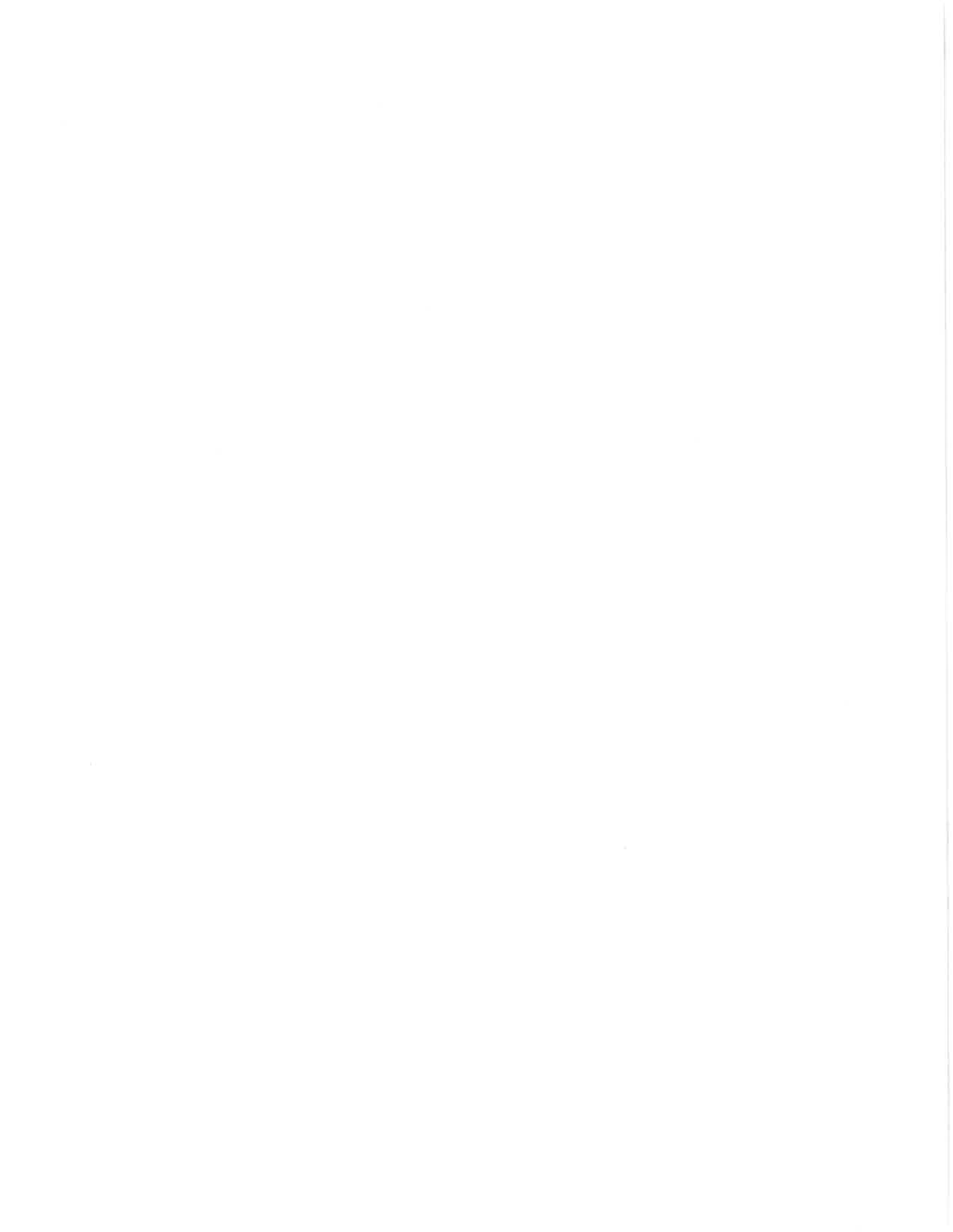# INSTRUCTIONAL TECHNOLOGY USE FORM KINDERGARTEN TO GRADE 12-IJND-E1



We are pleased to provide students of River East Transcona School Division access to computer network and equipment. Unless otherwise indicated, access to the computer network and equipment will be granted to all students.

#### 1) SAFEGUARDS

Access to instructional technology services will enable students to engage opportunities to digitally create, collaborate and problem solve as well as explore thousands of libraries, databases and digital resources while communicating with users throughout the world.

It is the shared responsibility of the student, parent and school staff to ensure that access to instructional technology services provided by the school system is appropriate.

The River East Transcona School Division uses an Internet filtering system to minimize access to inappropriate websites. Some material accessible via instructional technology might contain items that are potentially offensive to some people, inaccurate, defamatory or illegal. While we do everything we can to prevent such access, it is not possible to guarantee that students will not accidentally or purposely find inappropriate material. We believe that the benefits to students from access to instructional technology, in the form of information resources and opportunities for digital creation, communication and collaboration, exceed any disadvantages. Ultimately, parents/guardians of minors are responsible for setting and conveying the digital citizenship standards that their children should follow when using media and information sources. To that end, River East Transcona School Division supports and respects each family's decision not to approve access to computer information technology.

### 2) DIVISION INSTRUCTIONAL TECHNOLOGY

Students are responsible for their behaviour on school instructional technology tools. Communications on the network can be public in nature. General school rules for behaviour and communications apply as does the divisional Code of Conduct.

Access to instructional technology will enable students to engage in opportunities to digitally create, collaborate and problem solve as well as explore thousands of libraries, databases and other digital resources while communicating with users throughout the world.

Access to instructional technology is given to students to act in a considerate and digitally responsible manner. Access entails responsibility.

Individual users of the instructional technology are responsible for their behaviour and communications using these digital tools. It is presumed that users will comply with divisional standards and will honour the articulated expectations and responsibilities. Network administrators may review files and communications to maintain system integrity and ensure that users are using the system responsibly and in accordance with all applicable policies. Users acknowledge that they have no expectation of privacy in respect of their use of instructional technology information or anything stored on the same.

As outlined in board policy, users will be responsible for their digital learning by:

- a) Recognizing that instructional technology tools are used for educational purposes;
- b) Understanding the positive and negative effects of what is posted and shared in a digital space;
- c) Keeping an educational focus when collaborating and communicating in digital spaces;

Page 1 of 3 | Policy IJND-Instructional Technology Use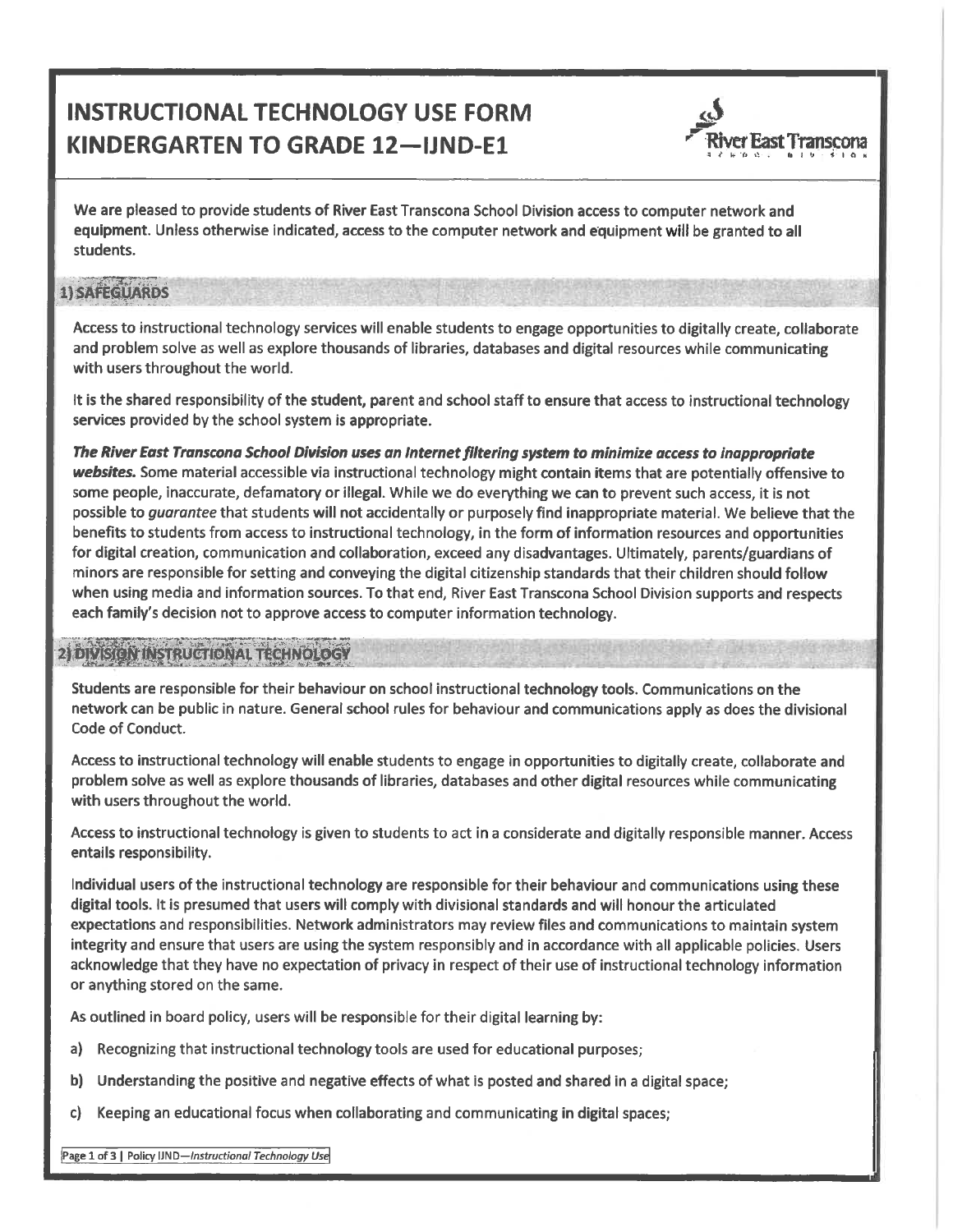## INSTRUCTIONAL TECHNOLOGY USE FORM KINDERGARTEN TO GRADE 12-IJND-E1



- d) Using instructional technology to facilitate and foster positive and meaningful communication and collaboration;
- e) Recognizing that instructional technology tools are often shared devices in schools and treating them in a respectful way is beneficial to the experience of all learners;
- f) Understanding copyright laws and only using online digital resources in a way that is allowable under fair dealing guidelines;
- g) Managing and protecting the safety and security of login credentials and respecting the privacy of the login information of others;
- h) Understanding that the use of my personal technology must not interfere with school work or of the overall learning environment;
- i) Understanding and acting in a manner so as to protect the privacy of myself and others in digital learning spaces;
- j) Recognizing that while my personal electronic device can be a valuable learning tool, River East Transcona School Division will not assume responsibility for the loss, damage, or theft of any personal electronic device.

Any violation of this policy (including but not limited to online threats and intimidation) may result in a loss of access, disciplinary measures, legal action or financial reimbursement. Violations of this policy may also constitute a violation of the divisional code of conduct and/or user responsibility and/or laws including the Criminal Code.

A copy of the complete policy (IJND-*Instructional Technology Use*) is available at the school upon request or at www.retsd.mb.ca.

River East Transcona School Division promotes the use of its instructional technology to improve the digital literacy of its users. Every user is expected to adhere to this policy and by accessing instructional technology consents to follow the expectations contained in the policy. All students are expected to adhere to the policy.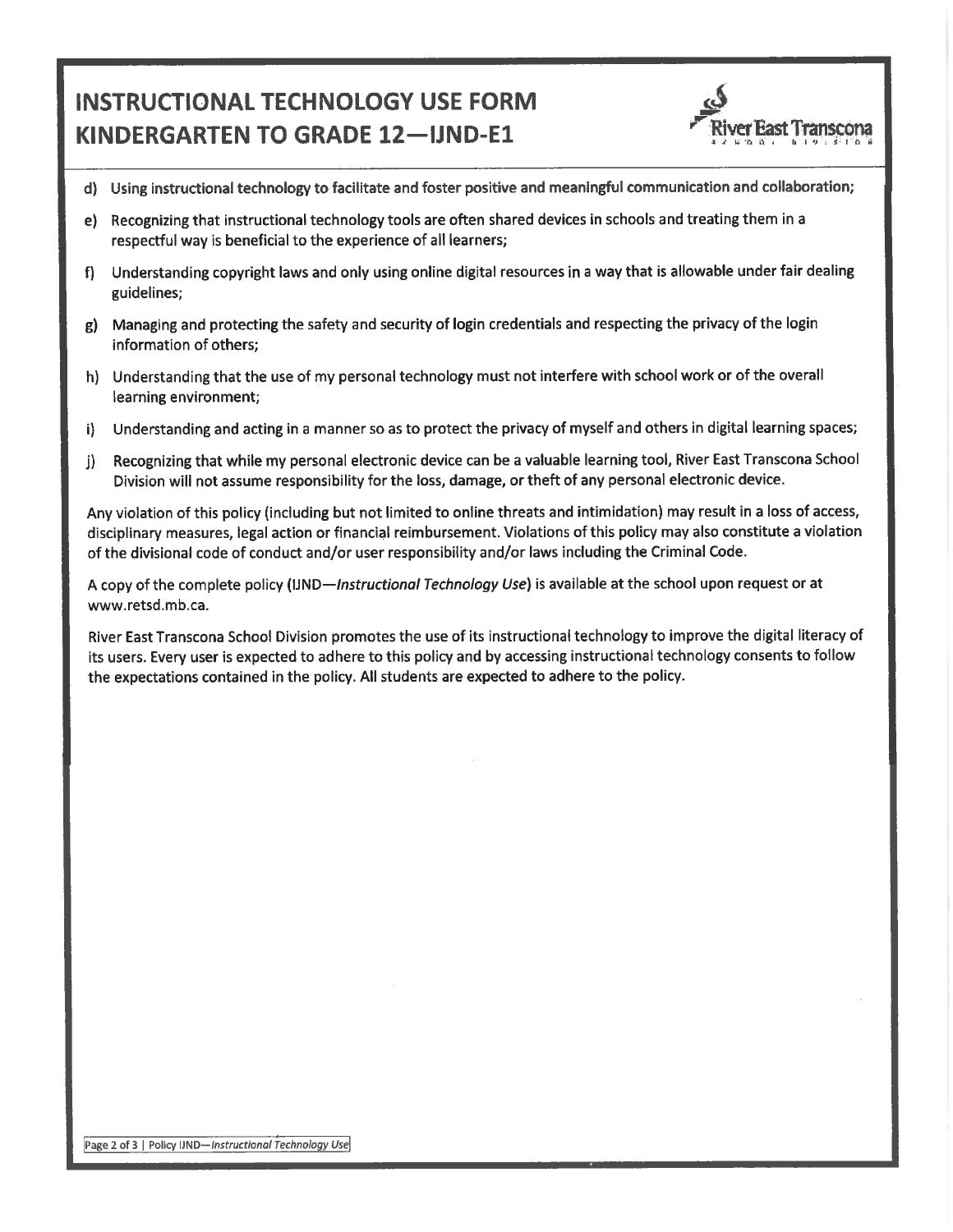## INSTRUCTIONAL TECHNOLOGY USE FORM KINDERGARTEN TO GRADE 12-JJND-E1



If you are electing to "opt out" of the below item, please indicate by checking the appropriate box, signing below and returning the form to the school. No action is necessary if you are not "opting out."

As a parent or legal guardian of the minor student named below, I do not give permission for my child to have access to:

Instructional technology provided by RETSD  $\Box$ 

Please note:

Parents who indicate "no" need to discuss this decision with their child

Student name

Parent name

Parent signature or student signature if 18 years of age or older

Date

School name

Homeroom teacher/advisor

Grade

THIS FORM WILL BE APPLICABLE UNTIL THE END OF THE CURRENT SCHOOL YEAR OR WHEN PARENTS INDICATE A CHANGE IN PERMISSION.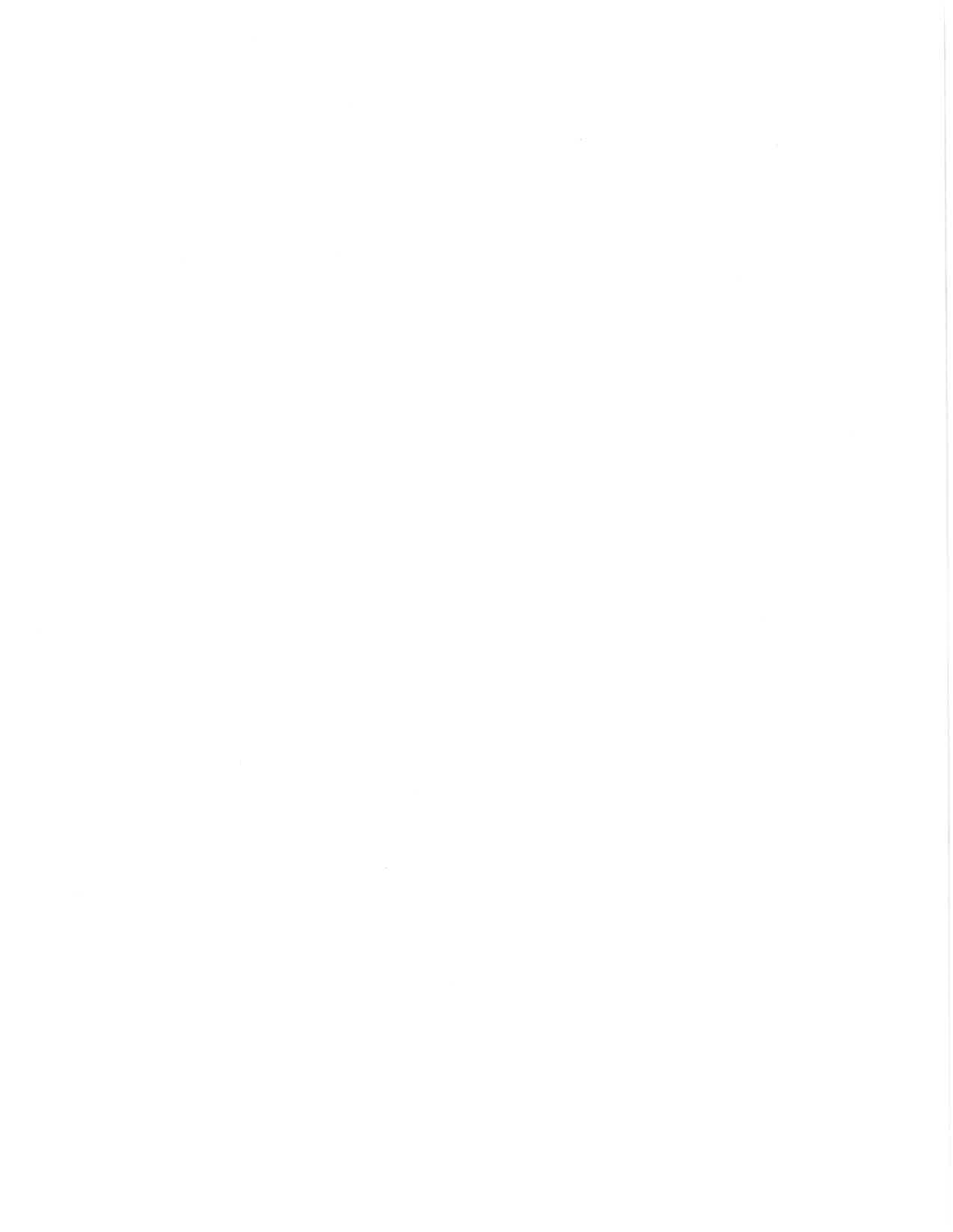# PARENT PERMISSION FORM MEDIA COVERAGE, COPYRIGHT PERMISSION -KDDB-E1 River East Transconal River East Transconal River East Transconal



From time to time during the school year, school staff, the media and/or River East Transcona School Division may be reporting on school or divisional events. On occasion, while covering these events, students are interviewed and/or still or moving images of them are taken for use by school staff, division staff or the media quotes or images may be used by the media or in divisional publications or videos, social media accounts or on websites (division, school staff websites).

#### Student Identification on Websites

Please be assured that on River East Transcona School Division publications (division, school, staff websites, and social media accounts), your child in kindergarten to Grade 8, and their work will be identified by first name only.

Your child in Grade 9 to 12 and their work may be identified by their full name, and their full name may be included with their image, on River East Transcona School Division publications (division, school, staff websites and social media accounts).

#### Student Copyright Permission

A student's work is copyrighted to that student. Unless otherwise indicated on KDDB-El-Porent Permission Form Media Coverage. Copyright Permission by a parent/guardian or student who has reached the age of 18, it will be permitted for a student's work to be published by the media or River East Transcona School Division.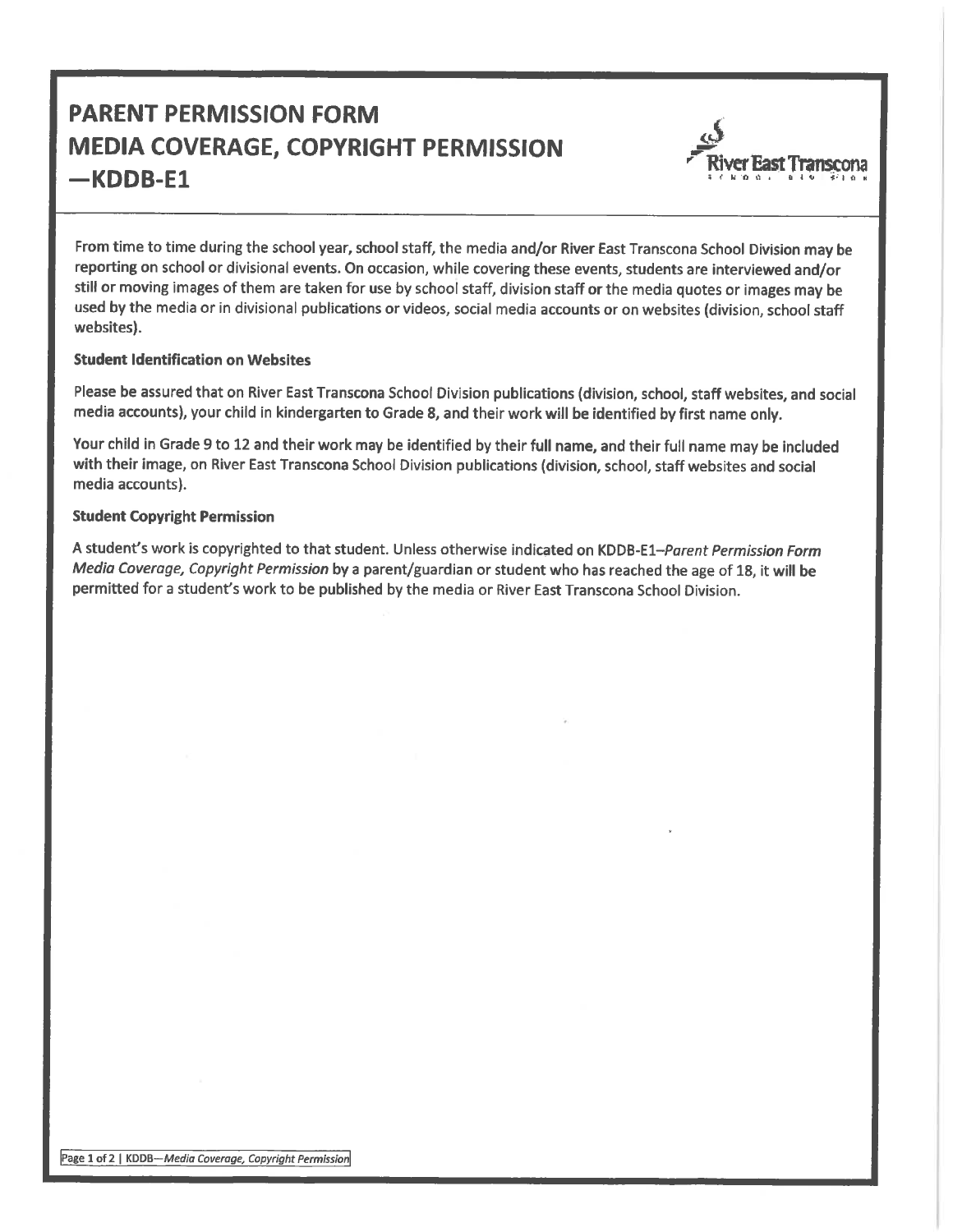## PARENT PERMISSION FORM MEDIA COVERAGE, COPYRIGHT PERMISSION  $-KDB-E1$



| If you are electing to "opt out" of any of the below items, please indicate by checking the<br>appropriate box, signing below and returning the form to the school. No action is<br>necessary if you are not "opting out." |   |  |  |  |
|----------------------------------------------------------------------------------------------------------------------------------------------------------------------------------------------------------------------------|---|--|--|--|
| I do not give permission for my child to:                                                                                                                                                                                  |   |  |  |  |
| Be interviewed for publication by:                                                                                                                                                                                         |   |  |  |  |
| Division, school, staff websites and social media accounts (fundraising, newsletters,<br>websites)                                                                                                                         | П |  |  |  |
| Media (newspaper, radio, TV)                                                                                                                                                                                               |   |  |  |  |
| Be photographed and/or appear on video for publication by:                                                                                                                                                                 |   |  |  |  |
| Division, school, staff websites and social media accounts (fundraising, newsletters,<br>websites)                                                                                                                         | П |  |  |  |
| Media (newspaper, radio, TV)                                                                                                                                                                                               |   |  |  |  |
| Copyright:                                                                                                                                                                                                                 |   |  |  |  |
| Have my child's work published by the media or the division                                                                                                                                                                |   |  |  |  |
| <b>Please note:</b>                                                                                                                                                                                                        |   |  |  |  |
| Parents who indicate "no" by checking any of the permission items identified in the exhibit need to discuss this<br>decision with their child and indicate to the child what actions they must take in these situations.   |   |  |  |  |
| <b>Student name</b>                                                                                                                                                                                                        |   |  |  |  |
|                                                                                                                                                                                                                            |   |  |  |  |

Parent name **Parent signature or student signature if** 18 years of age or older

Date

School name **Homeroom** teacher/advisor

Date

THIS FORM WILL BE APPLICABLE UNTIL THE END OF THE CURRENT SCHOOL YEAR.

Page 2 of 2 | KDDB-Media Coverage, Copyright Permission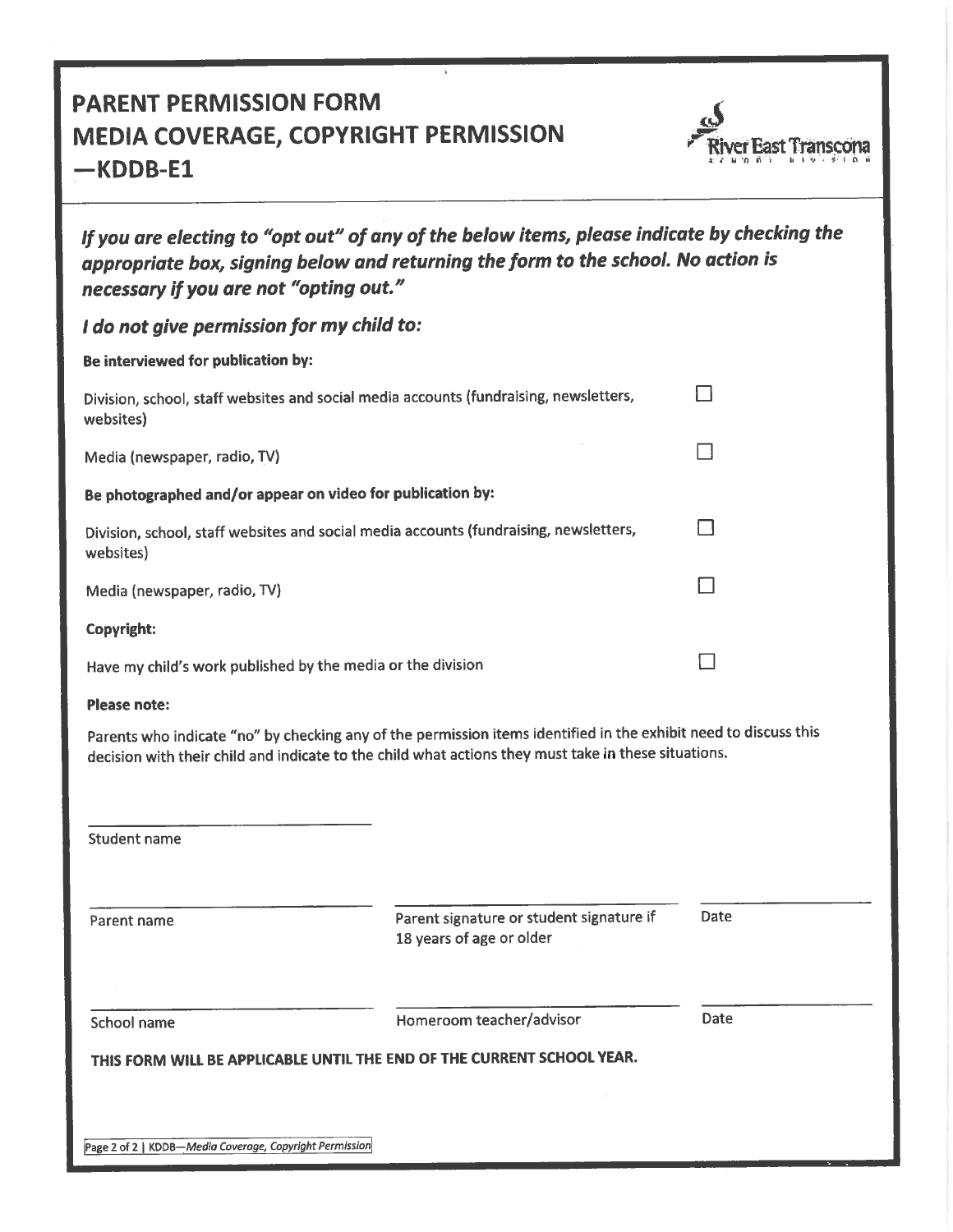

43 Whitehall Blvd. I Winnipeg, MB R2COY3 I Tel: 204.958.6522 I Fax: 204. 222. 4865 Principal: Mr. T. Holroyd I Vice-principal: Ms. J. Zahaiko Email: ad@retsd.mb.ca I Web: www.ad.retsd. mb.ca

## PARENTAL INFORMED CONSENT FOR OUT OF SCHOOLACTIVITIES IN THE LOCAL COMMUNITY GRADES 6-8

DearParent/Guardian:

The purpose of this letter is to inform you about some of the out-of-schod activities or events in the local school community in which your child will participate while attendingArthur Day. Your signature at the bottom of this form confirms that you are aware of the information provided in this letter.

The River East Transcona School Division and the staff of ArthurDay Middle School recognize that valuable and unique learning can take place outside of the school building. We are therefore encouraged to make use of the total resources of the local community to meet curriculum goals.

During the course of the school year, student groups will engage in activities within the local community that take them out of the school building. These activities may include but are not limited to activities and events such as: jogging for Phys. Ed. classes, cycling, hikes to George Olive Nature Park, hikes to Transcona Community Bioreserve, Water Safety at local pools, Bird's Hill Park, crosscountry running meets, Harbourvlew Recreation Complex and local community green spaces.

The risk of injury exists in all student activity; however, due to the very nature of some activities, the risk of injury may increase. The safety and well-being of students is a prime concern and every effort is made to minimize the foreseeable risks inherent in any activity.

While participating in school activities which take them into the community, it is expected that students will conduct themselves appropriately during all aspects of schooling.

If, for some reason, your child cannot or ought not to participate in activities of this nature, please let us know.

I / We understand and agree that this is a part of the school program. 1/We also understand that as a result of participating in this program that the participant is expected to follow the school procedures and code of conduct and that any deviations from these may result in consequences from the school administration.

I/We declare having read and understood the above INFORMED CONSENT AGREEMENT in its entirety and hereby consentto participate being aware of all the foregoing.

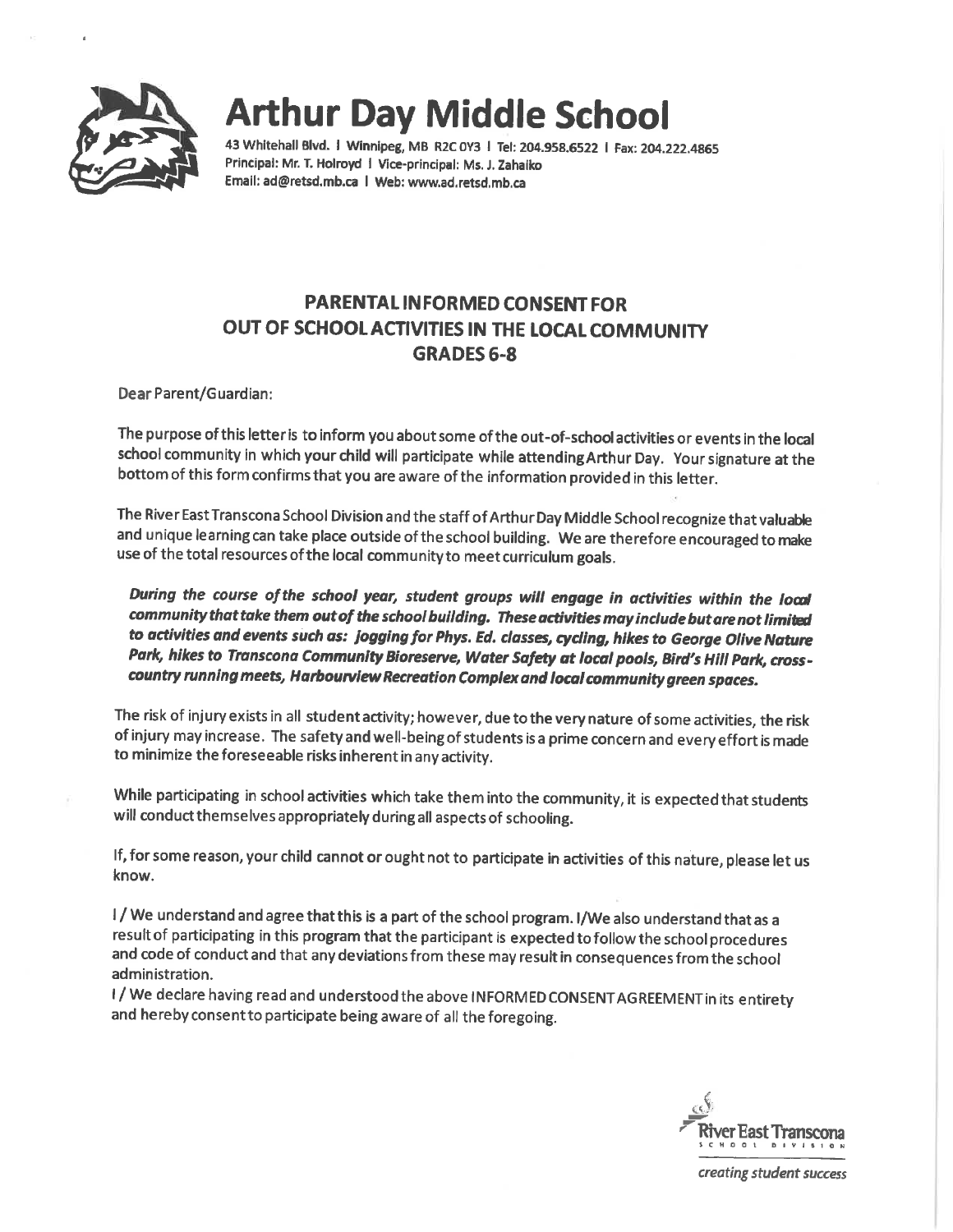

### Parental Informed Consent:

Before yourchild may participate in any local community activities, this signed consentform must be received at the school.

Student's Name ipiease print):

Home Room:

Parent/Legal Guardian Signature Date

This form will be applicable until the student transfersto another school or parents indicate a change in the permission.

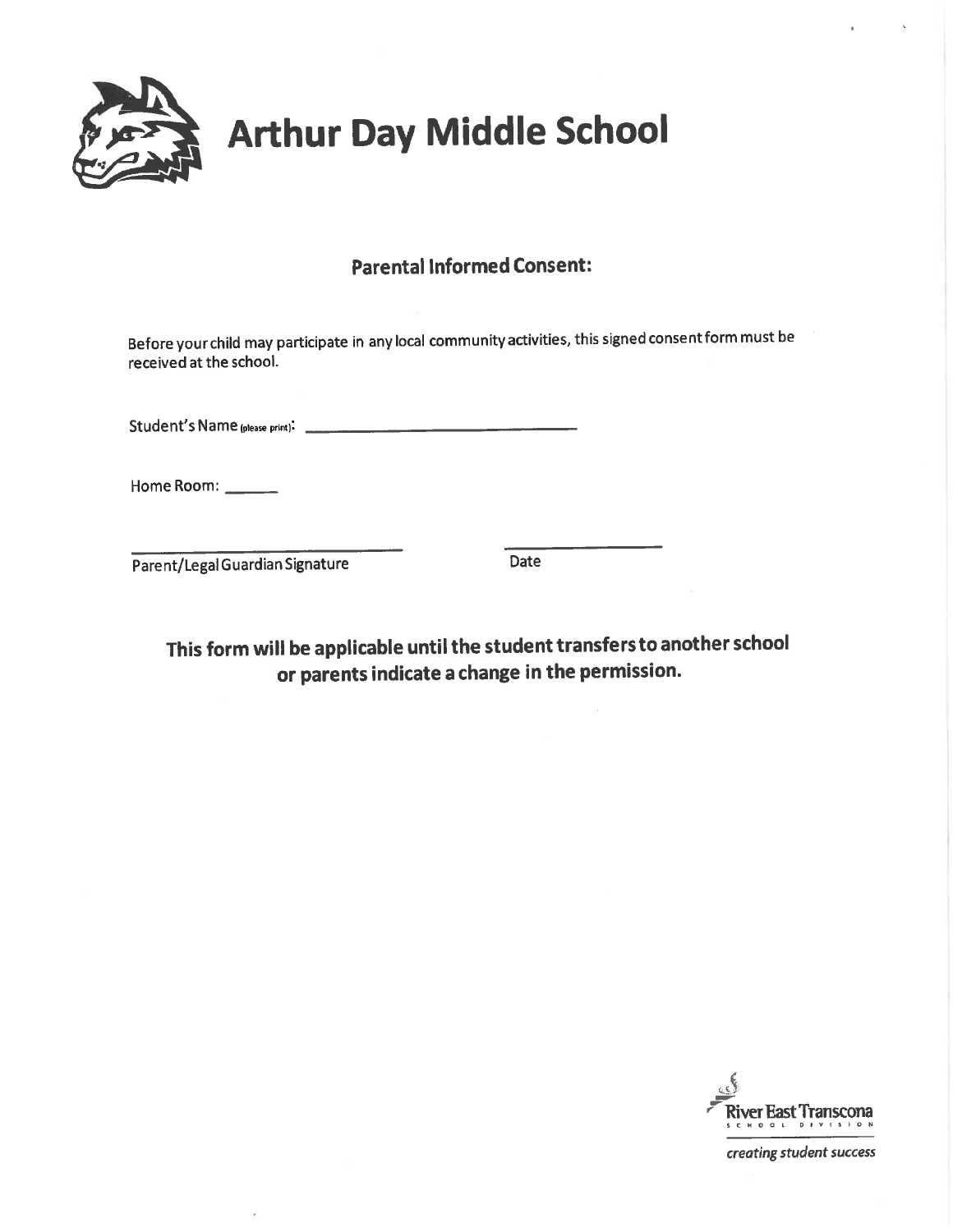

43 Whitehall Blvd. I Winnipeg, MB R2COY3 I Tel: 204.958.6522 I Fax: 204. 222.4865 Principal: Mr. T. Holroyd I Vice-principal: Ms. J. Zahaiko Email: ad@retsd.mb.ca I Web: www.ad.retsd.mb.ca

Dear Parent(s)/Guardian(s):

The Grade 6-8 Physical Education/Health Curriculum contains potentially sensitive outcomes in the following areas:

- . Personal Safety
- . Substance Use and Abuse Prevention
- . Human Sexuality

The curriculum is developmentally and age appropriate; for example, atgrades 6-8, PersonalSafety helps students identify safety guidelines to protect themselves in potentially sexually abusive situations and to better understand abusive relationships. Substance Useand Abuse Prevention includes distinguishing between medicinal and non-medicinal substances and their effects on the body. In Human Sexuality, students will learn aboutthe structure and function of the reproductive system, changes in puberty, recognizing the importance of abstinence and responsible decision-making.

Manitoba Education has mandated all potentially sensitive outcomes. Parents have the option to choose school-based delivery oran alternative delivery forthis potentially sensitive content. Alternative delivery of the potentially sensitive content becomes the responsibility of the parent (i.e. home or professional counseling) where the content is in conflict with family, religious or cultural values.

Please complete the form on the reverse side indicating eitherschool-based delivery or alternate deliveryofthe potentially sensitive contentforyour child. Please note that the permission form is a multi-yearform, covering Grades 6 to 8. Choice of school-based delivery or alternate delivery can be changed at any time. Please notify the school in writing to requesta change.

Yours truly,

T. Holroyd Principal

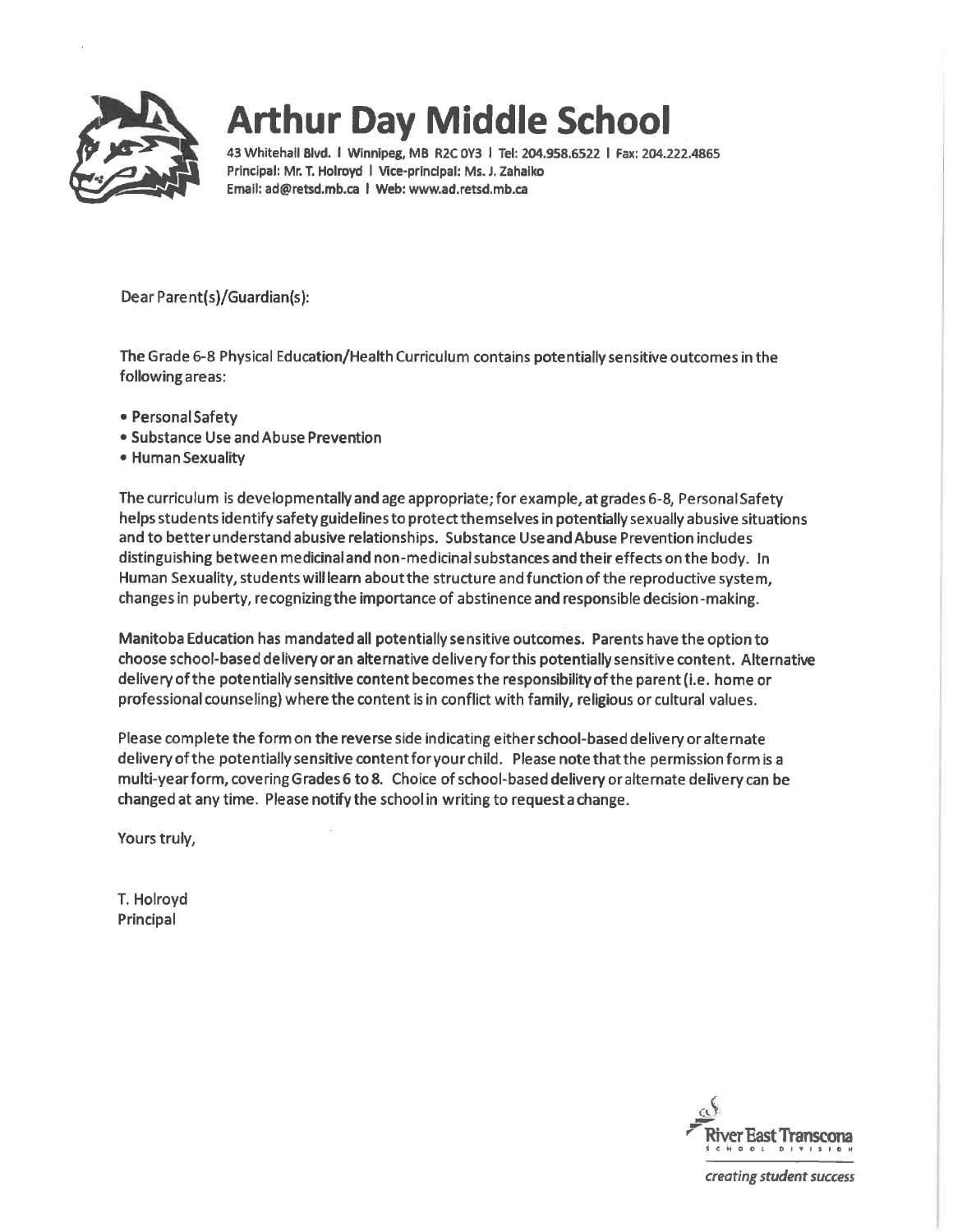

### GRADE 6-8 PHYSICAL EDUCATION / HEALTH EDUCATION Parental Option for Potentially Sensitive Content

The Manitoba Education, Citizenship and Youth Department of the provincial government has mandated the delivery of all potentially sensitive outcomes. Please check either'School-Based Delivery'or 'Alternate Delivery'for each topic below.

School-Based Delivery indicates you are granting permission for your child to participate in the schoolbased delivery of the potentially sensitive issues as outlined by the Manitoba Education, Citizenship and Youth curriculum.

Alternate Delivery indicates you are assuming the responsibility for an alternative, home-based delivery (home, professional counseling) of the potentially sensitive contentforyourchild where the content is in conflict with family, religious or cultural values.

| (Child's Name)                            |                              | (Grade)   |                                                                         |
|-------------------------------------------|------------------------------|-----------|-------------------------------------------------------------------------|
| <b>Topic</b><br><b>Personal Safety</b>    | <b>School-Based Delivery</b> | <b>OR</b> | <b>Alternate Delivery</b>                                               |
| <b>Substance Use and Abuse Prevention</b> |                              | OR        |                                                                         |
| <b>Human Sexuality</b>                    |                              | OR        |                                                                         |
| Parent/Guardian Signature                 |                              | Date      |                                                                         |
|                                           |                              |           | ver East Transcona<br>$D$   $V$   $S$   $Q$ $\uparrow$<br><b>SCHOOL</b> |

## Delivery of Potentially Sensitive Content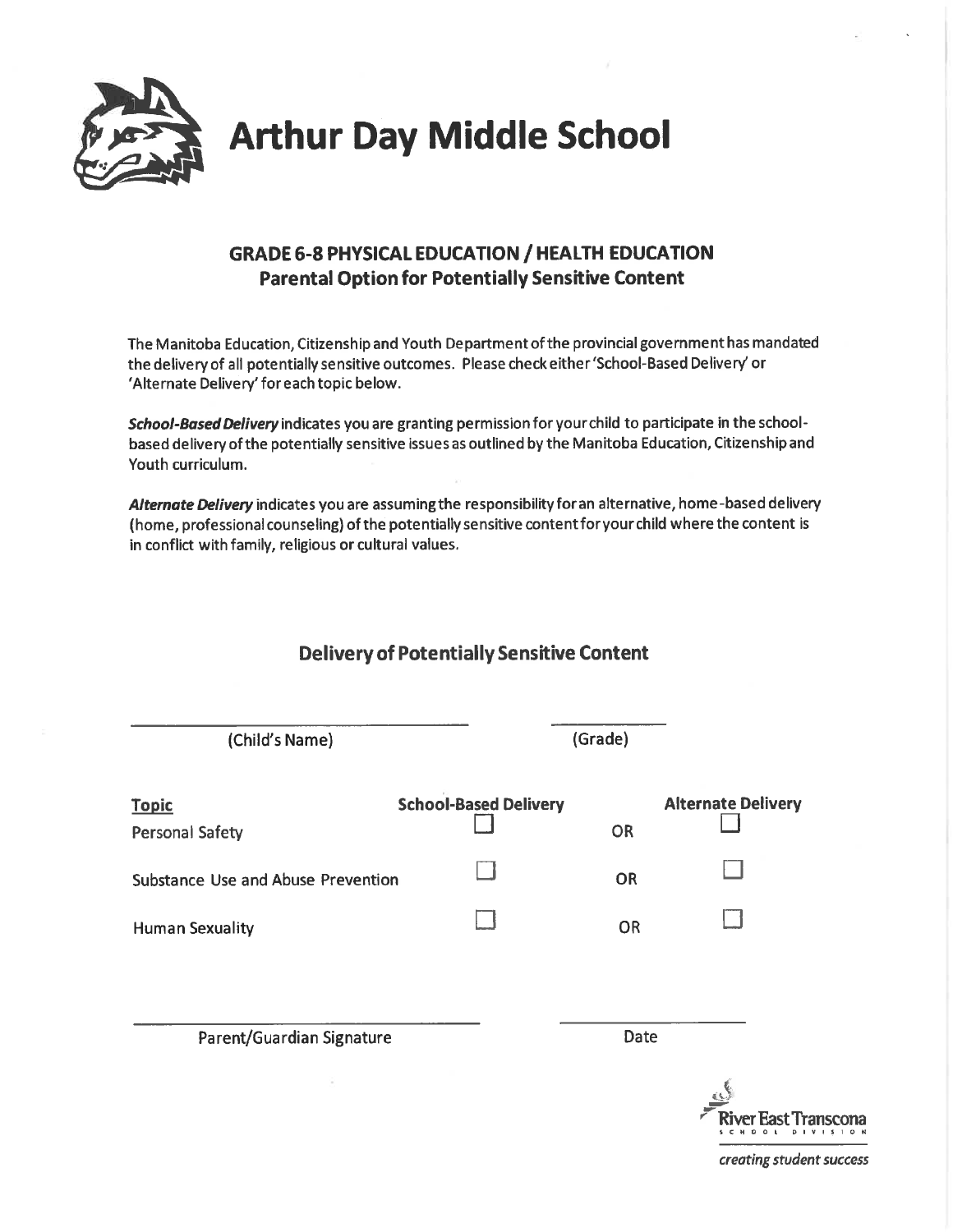### PARENTAL INFORMED CONSENT FOR AAA SCHOOL ACTIVITIES

Students in the River East Transcona School Division have opportunities to learn about Aboriginal perspectives and culture through our AAA (Aboriginal Academic Achievement) programming and the provincial curriculum outcomes issued by Manitoba Education. One such learning activity we offer in schools is Smudging.

Smudging is a cultural activity that has been practiced by many Aboriginal nations around the world for centuries. It involves burning dried plant medicine, such as sage, to produce a smoke and aroma which is seen in cultural traditions as a way to remove negative energy and focus ourselves on our learning and create a positive outlook.

We want all students to feel safe and excited about all of their learning experiences and we developed this document to help our community be better prepared for Smudging. Please see the following for the procedures and protocols students can expect when experiencing this cultural activity:

Location:

An exterior room with door or a window that can be opened to the outside is expected. The use of any other location is at discretion of principal and shall be made in consultation with the Assistant Superintendent.

Medicines/Mixtures:

- The medicines/mixtures shall be milder in nature. We always only use Sage for these student activities.
- The medicines/mixtures will be of a minimal quantity (more can be added as needed)

The Students/Participants:

- Explicit parental permission is required for participation
- General information shall be provided to the broader school population as determined  $\bullet$ necessary by the school principal (i.e.: if this is a newer offering at the school)
- Students will always have the option to pass and can still be a part of the circle and experiential learning.
- Students will have the option to join the sharing circle at a later juncture if the student has concerns regarding the smoke or aroma

Strategies to mitigate smoke and aroma for indoor circles:

- The room being used for the smudge will have the door closed at all times
- The room being used for the smudge shall have the exterior door or window open to allow for ventilation
- Fire doors in the adjacent hallways shall be closed
- Classrooms in nearby areas will have their doors closed
- Upon completion of the smudge, any residual medicines/mixtures shall be placed in a tin with a lid and placed outside the school if possible.

River East Transcona School Division . Educational Resource Centre